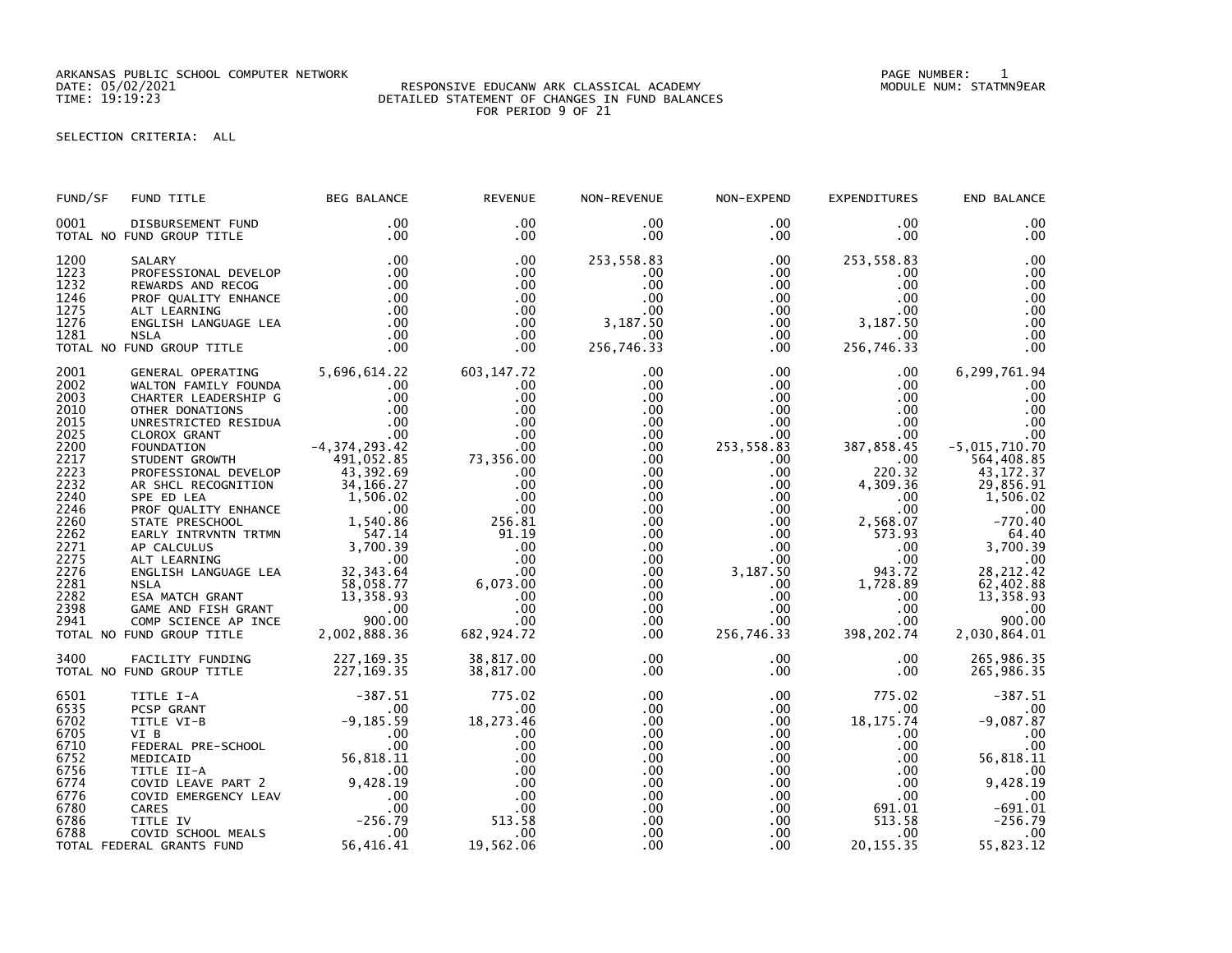ARKANSAS PUBLIC SCHOOL COMPUTER NETWORK PAGE NUMBER: 2

## DATE: 05/02/2021 RESPONSIVE EDUCANW ARK CLASSICAL ACADEMY MODULE NUM: STATMN9EAR TIME: 19:19:23 DETAILED STATEMENT OF CHANGES IN FUND BALANCES FOR PERIOD 9 OF 21

## SELECTION CRITERIA: ALL

| FUND/SF | FUND TITLE                          | <b>BEG BALANCE</b>    | <b>REVENUE</b> | NON-REVENUE | NON-EXPEND | <b>EXPENDITURES</b> | END BALANCE             |
|---------|-------------------------------------|-----------------------|----------------|-------------|------------|---------------------|-------------------------|
| 7001    | ATHLETIC CROSS COUNT                | $-83.96$              | .00            | .00         | .00        | .00                 | $-83.96$                |
| 7002    | ATHLETIC BASKETBALL                 | 1,235.44              | 1,580.00       | .00         | .00        | .00                 | 2,815.44                |
| 7003    | ATHLETIC VOLLEYBALL                 | 1,337.83              | .00            | $.00 \,$    | .00        | .00                 | 1,337.83                |
| 7004    | ATHLETIC TENNIS                     | .00                   | .00            | .00         | .00        | .00                 | .00                     |
| 7005    | ATHLETIC GOLF                       | 1,289.42              | .00            | .00         | .00        | .00                 | 1,289.42                |
| 7006    | ATHLETIC TRACK                      | 75.00                 | .00            | .00         | .00        | 800.00              | $-725.00$               |
| 7007    | CHEER/DANCE                         | 131.07                | 342.72         | $.00 \,$    | .00        | 68.98               | 404.81                  |
| 7008    | GENERAL ATHLETICS                   | 1,186.94              | .00            | .00         | .00        | .00                 | 1,186.94                |
| 7009    | GATE FEES ATHLETICS                 | 69.03                 | .00            | .00         | .00        | .00                 | 69.03                   |
| 7010    | AFTERSCHOOL PROGRAM                 | $-22, 254.28$         | 8,724.27       | .00         | .00        | 6,505.88            | $-20,035.89$            |
| 7011    | UNIFORM ASSISTANCE                  | 3,974.87              | .00            | .00         | .00        | .00                 | 3,974.87                |
| 7012    | <b>HEALTH</b>                       | 5,360.50              | .00            | .00.        | .00        | .00                 | 5,360.50                |
| 7013    | WEIGHTLIFTING/PE                    | 448.21                | .00            | .00         | .00        | .00                 | 448.21                  |
| 7014    | LACROSSE                            | 1,379.15              | .00            | .00         | .00        | .00                 | 1,379.15                |
| 7015    | E-SPORTS                            | .00                   | .00            | .00         | .00        | .00                 | .00                     |
| 7016    | RUNNING CLUB                        | 813.80                | .00            | .00         | .00        | .00                 | 813.80                  |
| 7018    | GIRLS BASKETBALL                    | 334.00                | .00            | .00.        | .00        | .00.                | 334.00                  |
| 7019    | HS CHOIR                            | $-38.14$              | .00            | .00         | .00        | $-1,015.00$         | 976.86                  |
| 7020    | MUSIC                               | 1,137.57              | .00            | .00         | .00        | .00                 |                         |
| 7021    | <b>THEATRE</b>                      | 1,324.57              | .00            | .00         | .00        | .00                 | 1, 137.57<br>1, 324.57  |
| 7022    | ROBOTICS                            | 2,708.88              | .00            | .00         | .00        | .00                 | 2,708.88                |
| 7023    | STUDENT COUNCIL                     | 1,027.36              | .00            | .00         | .00        | 289.08              | 738.28                  |
| 7024    | JR STUDENT COUNCIL                  | 1,754.31              | .00            | .00         | .00        | 289.08              | 1,465.23                |
| 7027    | FINE ARTS                           | 364.68                | .00            | .00         | .00        | .00                 | 364.68                  |
| 7030    | <b>YEARBOOK</b>                     | 437.54                | 300.00         | .00         | .00        | .00                 | 737.54                  |
| 7032    | <b>PROM</b>                         | 2,331.22              | 2,103.31       | .00.        | .00        | 3,150.00            | 1,284.53                |
| 7033    | LIBRARY                             | 1,857.49              | .00            | .00         | .00        | .00                 | 1,857.49                |
| 7034    | SCHOLARSHIP                         | 755.14                | .00            | .00.        | .00        | .00.                | 755.14                  |
| 7035    | FIELD TRIP                          | 137.01                | .00            | .00         | $.00 \,$   | .00                 | 137.01                  |
| 7036    | CHESS CLUB                          | 97.19                 | .00            | $.00 \,$    | .00        | .00                 | 97.19                   |
| 7037    | OUTDOOR CLUB                        | 80.90                 | .00            | .00         | $.00 \,$   | $.00 \,$            | 80.90                   |
| 7119    |                                     | 168.48                | .00            | .00         | .00        | .00                 | 168.48                  |
| 7215    | JR HIGH CHOIR                       | 184.00                | .00            | .00         | .00        | .00                 | 184.00                  |
| 7810    |                                     | 115.03                | .00            | $.00 \,$    | .00        | .00                 | 115.03                  |
| 7860    | UPPER SCHOOL ACTIVIT<br>SENIOR TRIP | .00                   | .00            | .00         | .00        | .00                 |                         |
| 7861    | SENIOR CLASS 2022                   | 38.37                 | .00            | .00         | .00        | .00                 | .00<br>38.37            |
| 7870    |                                     |                       | 12,090.18      | .00         |            |                     |                         |
|         | NWACA GEN ACTIVITY                  | 47,768.69<br>2,994.17 | .00            | .00         | .00<br>.00 | 7,491.87<br>309.78  | 52, 367.00<br>2, 684.39 |
| 7871    | TEACHER APPRECIATION                |                       |                |             |            |                     |                         |
| 7880    | ENRICHMENT                          | 1.053.60              | .00            | .00         | .00        | .00                 | 1,053.60                |
| 7901    | LR ATHLETICS                        | $-34.42$              | .00            | .00         | .00        | 341.33              | $-375.75$               |
| 7902    | LR BOYS BASKETBALL                  | $-167.42$             | .00            | .00         | .00        | .00                 | $-167.42$               |
| 7903    | LR VOLLEYBALL                       | 2,134.05              | .00            | .00         | .00        | .00                 | 2,134.05                |
| 7920    | LR STUDENT COUNCIL                  | 154.64                | .00            | $.00 \,$    | .00        | .00                 | 154.64                  |
| 7921    | LR DRAMA                            | 2,842.94              | .00            | .00         | .00.       | .00                 | 2,842.94                |
| 7922    | <b>BLANK</b>                        | .00                   | .00            | .00         | .00        | .00                 | .00                     |
| 7923    | LR FINE ART                         | 2,384.35              | .00            | .00         | .00        | .00                 | 2,384.35                |
| 7924    | LR YEARBOOK                         | 2,148.96              | .00            | .00         | .00        | $.00 \,$            | 2,148.96                |
| 7925    | LR EAST PROGRAM                     | 2,051.53              | .00            | .00         | .00        | .00                 | 2,051.53                |
| 7926    | LR BETA CLUB                        | 1,546.33              | .00            | .00         | .00        | .00                 | 1,546.33                |
| 7928    | LR GLEE CLUB                        | 97.03                 | .00            | .00         | .00        | .00                 | 97.03                   |